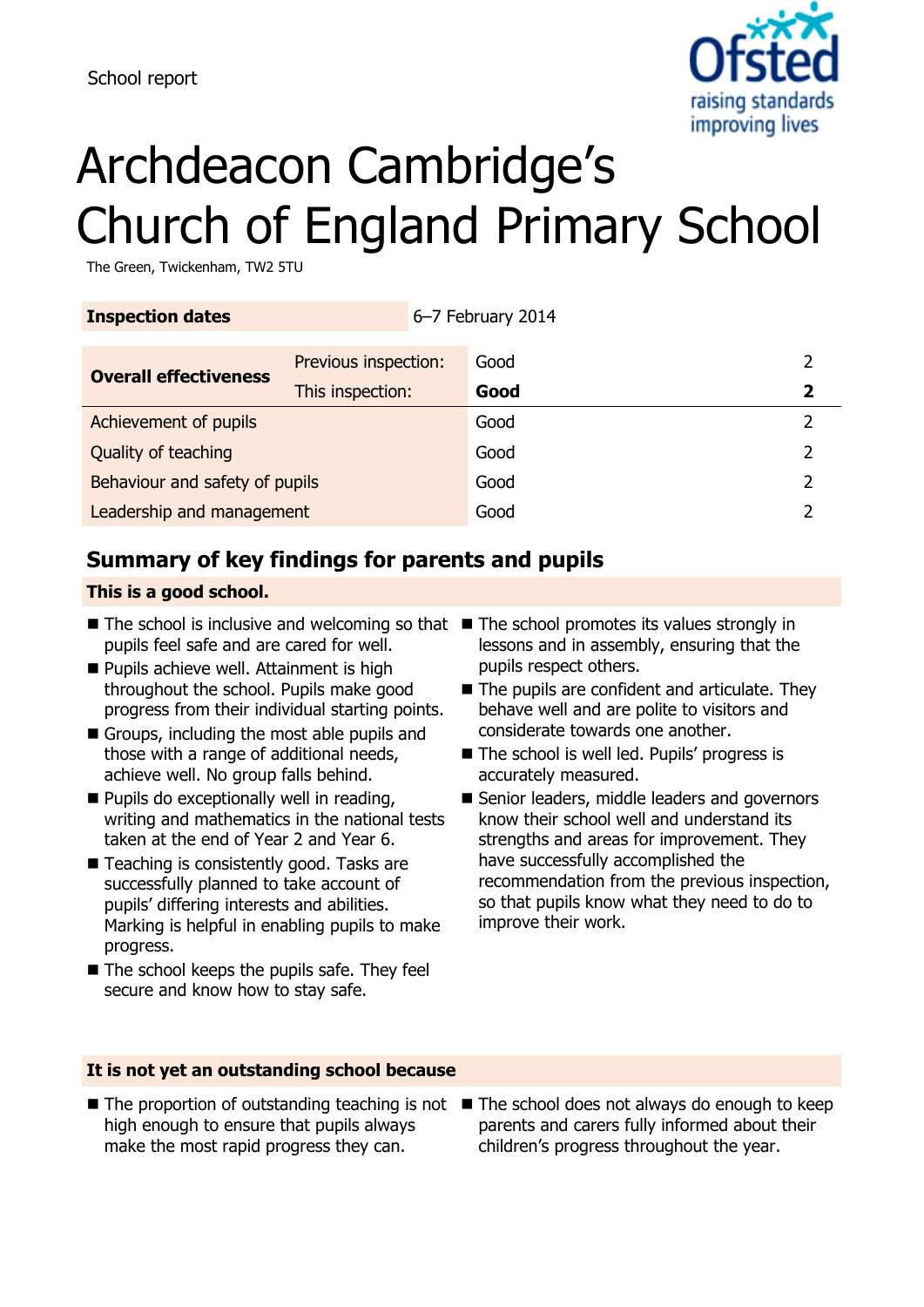# **Information about this inspection**

- Inspectors visited 31 lessons across a range of subjects, most observed jointly with the headteacher or members of the senior leadership team.
- Inspectors listened to pupils read and looked at samples of their work.
- Meetings were held with senior leaders, teachers with responsibilities for specific subjects, a representative of the local authority, and groups of pupils. A meeting was held with the Chair and Vice-Chair of the Governing Body. Inspectors took account of the views of staff in 37 questionnaires.
- There were 124 responses to Parent View, the online survey of the views of parents. Inspectors considered these and also spoke to a number of parents during the inspection. Inspectors also took account of two letters from parents received during the inspection.
- Inspectors observed the school's work and looked at a range of documents, including the school's own views of how well it is doing, its plans for the future, information on pupils' attainment and progress, safeguarding information, records relating to behaviour and safety, and minutes of meetings of the governing body.

## **Inspection team**

Natalia Power, Lead inspector **Additional inspector** Keith Homewood **Additional inspector** Additional inspector **Douglas Brawley Additional inspector**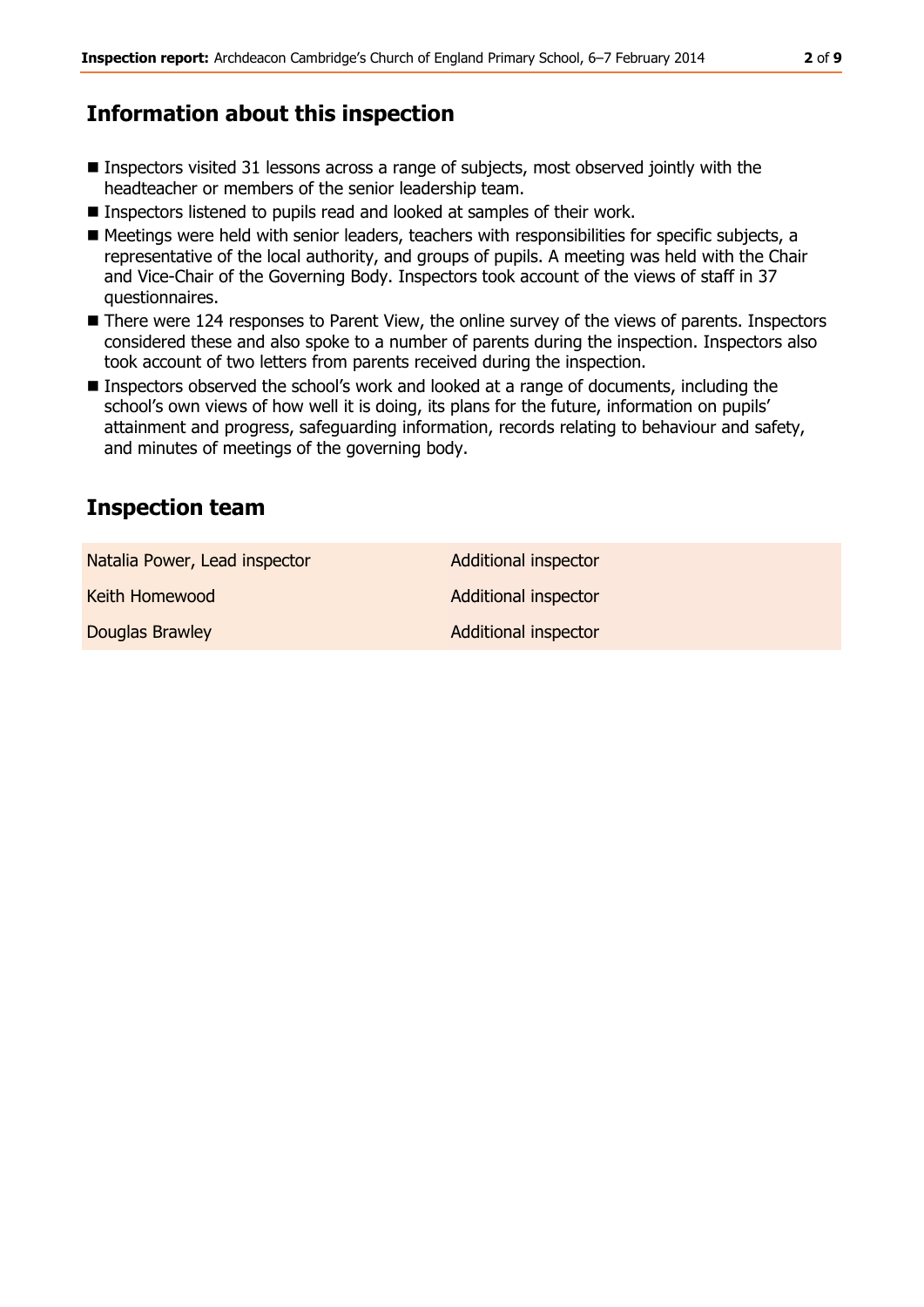# **Full report**

# **Information about this school**

- Archdeacon Cambridge's Church of England Primary is larger than the average primary school.
- The proportion of pupils known to be eligible for the pupil premium, which provides this school with additional funding for pupils known to be eligible for free school meals, is well below average.
- $\blacksquare$  The proportion of pupils that come from a wide range of minority ethnic heritages is below average. The proportion of pupils who speak English as an additional language is also below average.
- $\blacksquare$  The proportion of disabled pupils and those with special educational needs supported through school action is below average, as is the proportion of pupils supported at school action plus or with a statement of special educational needs.
- $\blacksquare$  The school meets the government's current floor standards, which set the minimum expectations for pupils' attainment and progress.

#### **What does the school need to do to improve further?**

- Make sure that a higher proportion of the teaching is outstanding, by encouraging all teachers to have the highest expectations of what pupils can do, and to make sure that work is always sufficiently demanding.
- Do more to enable parents and carers to find out about their children's learning and progress.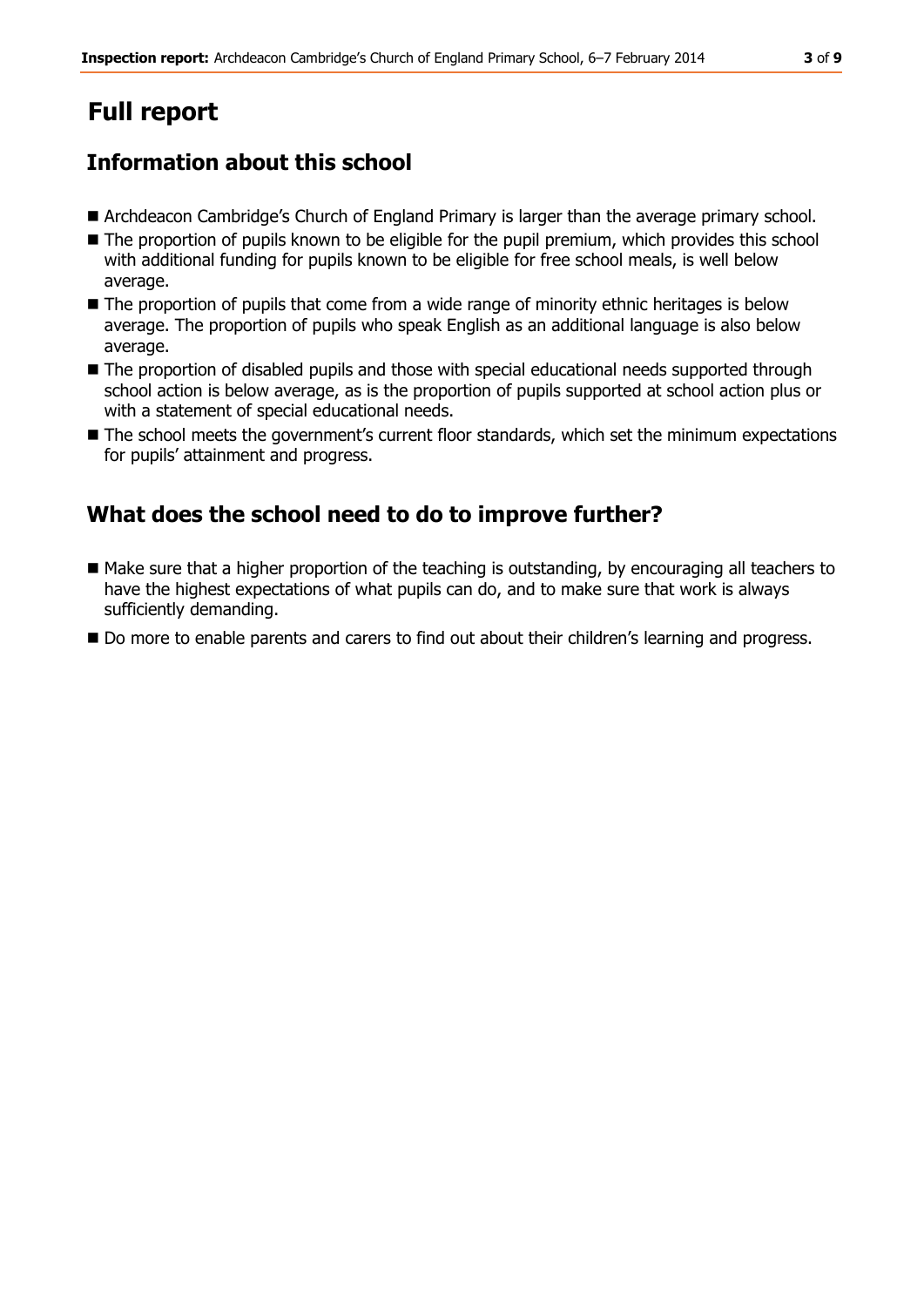# **Inspection judgements**

#### **The achievement of pupils is good**

- **Pupils achieve well. They make good progress throughout their time at school, and no group falls** behind. This shows how pupils benefit from the school's commitment to equality for all. Attainment is high throughout the school and pupils leave school with results in the national tests taken at the end of Year 6 that are typically well above average in reading, writing and mathematics.
- Children get off to a good start in the Nursery and Reception classes, arriving with a wide range of language and number skills. As a result of the good care and close attention they receive from all the adults, they make good progress in their learning, leaving the Reception year as confident, articulate learners.
- **Pupils in Years 1 to 6 continue to receive consistently good teaching and make good progress in** reading, writing and mathematics.
- The school provides well for pupils of all abilities, including those with a range of additional needs. The most able pupils are encouraged to do as well as they can. For example, in 2013 a higherthan-average proportion of Year 6 pupils gained Level 6 in reading, writing and mathematics in the national tests, and this level is more typically reached by teenagers.
- **Pupils from a wide range of minority ethnic heritages and those who speak English as an** additional language make similar good progress to the others because their needs are identified early and effective support is given.
- The school gives additional support to disabled pupils and those who have a range of special educational needs, both within the classroom and in small withdrawal groups. As a result, these pupils make similar good progress to the others in school.
- **Pupils who read to the inspectors showed that they were skilled in understanding how books work** and could predict how the story would evolve from reading the 'blurb' on the back of the books. They reported that they enjoy reading and that their reading diaries are checked by teachers to make sure that they read a wide range of books.
- As a result of the school's strong focus on reading, pupils in Year 1 consistently outperform other pupils nationally in the annual check of their ability to read familiar and unfamiliar words. Older pupils consistently do much better than average in the national reading tests taken at the end of Year 6.
- The school has a positive effect on the learning of the small numbers of pupils supported by the pupil premium. As a result, they consistently make similar progress to all others in the school in reading, writing and mathematics. With small group sizes, their attainment varies from year to year.
- Looked at over three years, to iron out such variations, the gap in attainment in the tests taken at the end of Year 6 is similar to that found nationally in reading, writing and mathematics, that is, some two and a half terms. From 2012 to 2013, the gap between eligible pupils and all others narrowed in writing and mathematics, but widened in reading. Inspectors investigated every eligible pupil in the 2013 cohort and found that each pupil achieved well, taking into account a range of additional needs.

#### **The quality of teaching is good**

- **Teaching is consistently good throughout the school and this secures good learning and progress.** Teachers question pupils well, making sure that as many as possible are involved in thinking about the answers.
- **Pupils' work-books are marked consistently well, so that pupils know how to improve. Teachers** insist that pupils present their work neatly, with each piece headed by the title and date. This encourages pupils to take a pride in their work.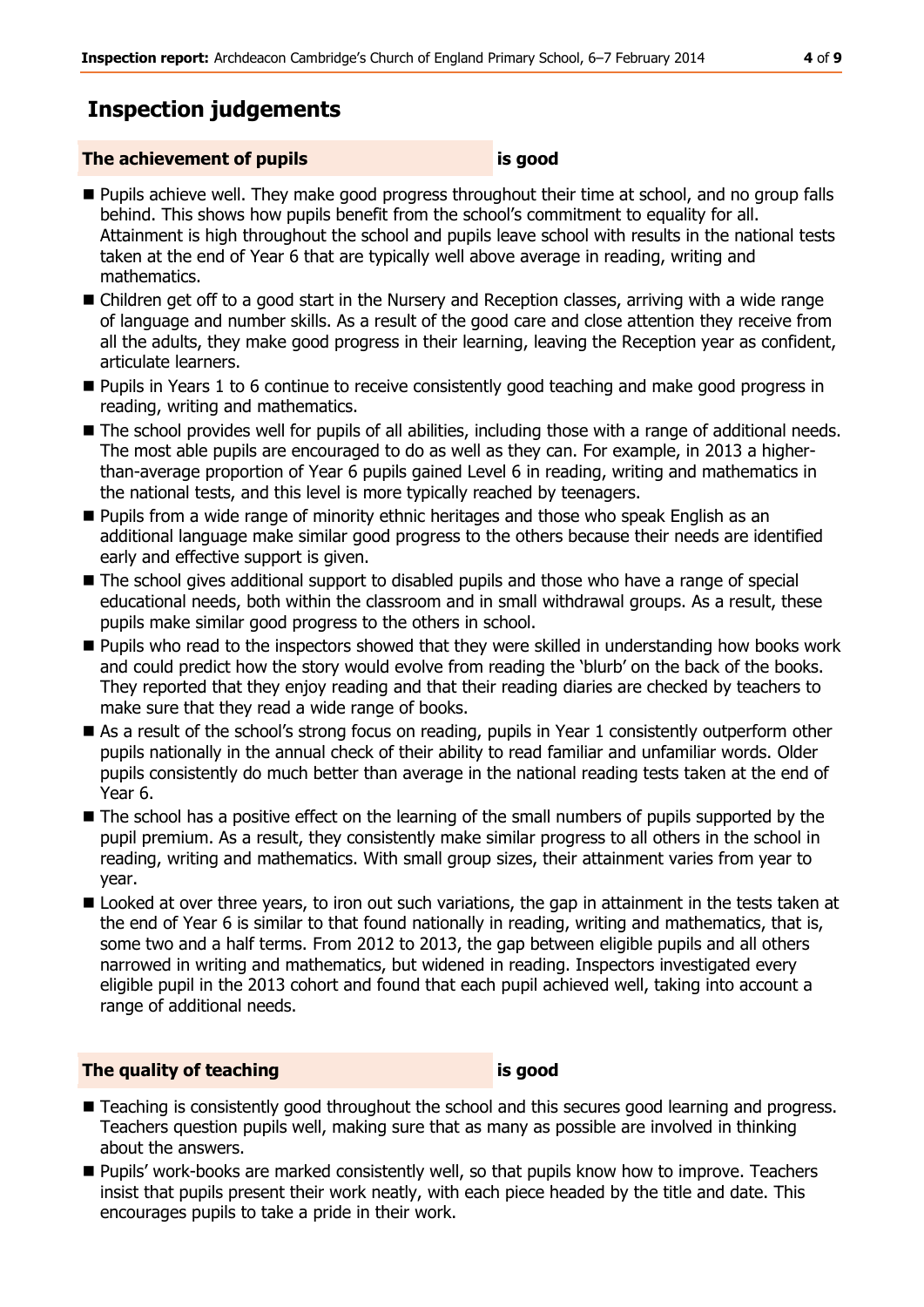- Teachers put up helpful and attractive displays on classroom walls, so that pupils can quickly see for themselves how to spell important words and how to do sums. Pupils' work is also well displayed. In one Year 2 classroom, for example, pupils had written some thought-provoking questions about Florence Nightingale, such as 'Why was she so brave?'
- Pupils' learning is particularly strong when they are stimulated by difficult challenges. A group of able mathematicians in Year 6, for example, enjoyed discussing the relationship between the circumference of a circle and its area, using mathematical language such as 'pi', 'radius' and 'ratio' confidently.
- The proportion of outstanding teaching is not, however, sufficiently high to ensure that all pupils make the most rapid progress they can. This is because teachers do not always sufficiently take advantage of the pupils' natural curiosity and expect the very best from them. Nevertheless, pupils learn well overall and teachers plan lessons well to take account of their differing needs, so that no group underperforms.
- **E** Children in the Nursery and Reception classes are given activities that promote their reading, writing and number skills well, both in the indoor and outdoor play areas. For example, children in the Nursery class were encouraged to make 'magic potions' and this provided the opportunity for developing their imagination, while at the same time encouraging them to write labels for their potions.

#### **The behaviour and safety of pupils are good**

- The behaviour of pupils is good. They have positive attitudes to learning and teachers rarely have to bring them to order.
- **Pupils from all faiths, heritages and backgrounds get on well with one another and play peaceably** together, including those from the Nursery and Reception classes. The school is inclusive and school leaders ensure that there is no discrimination.
- **Pupils told inspectors that there is no bullying, such as racial or cyber-bullying, but that** occasionally pupils fall out with one another. In these cases they know whom to turn to and are confident that their concerns will be taken seriously.
- In conversation with inspectors and through their responses to the online survey of their views, parents confirmed that behaviour is good and that the school is very caring and protective.
- The school develops pupils' spiritual, moral, social and cultural qualities very well. A Year 5 assembly, for example, for all pupils, together with many parents and relations, successfully engaged the whole community.
- The school's work to keep the pupils safe and secure is good. All members of staff and governors are trained in child protection and know which individuals have lead responsibility for this. Pupils told inspectors that they feel safe and well supervised. Parents and carers told the inspectors that they are confident that the school is safe, and this was reflected in their positive responses to Parent View.
- Pupils move about the school quickly and safely, keeping to the left on stairs, as requested. At lunch pupils display good manners and tidy up after themselves.
- **During lessons, pupils make no fuss about moving from one activity to the next and no time is** wasted. In one Year 1 science lesson, for example, groups of pupils moved smoothly and sensibly from one table to another to explore and describe the different textures of such materials as metal, wood and fabric.
- Behaviour is not outstanding, because, on occasion, particularly when the work is not sufficiently demanding, pupils become restless and lose concentration.
- Children in the Nursery and Reception classes play considerately and quietly indoors and outdoors. Many activities promote their social skills well, particularly in the attractive garden areas, which have a feeling of fairy-tale in the winding paths to different play-zones, giving them a sense of wonder at learning.
- Pupils' enjoyment of school is reflected in their attendance, which is consistently above average.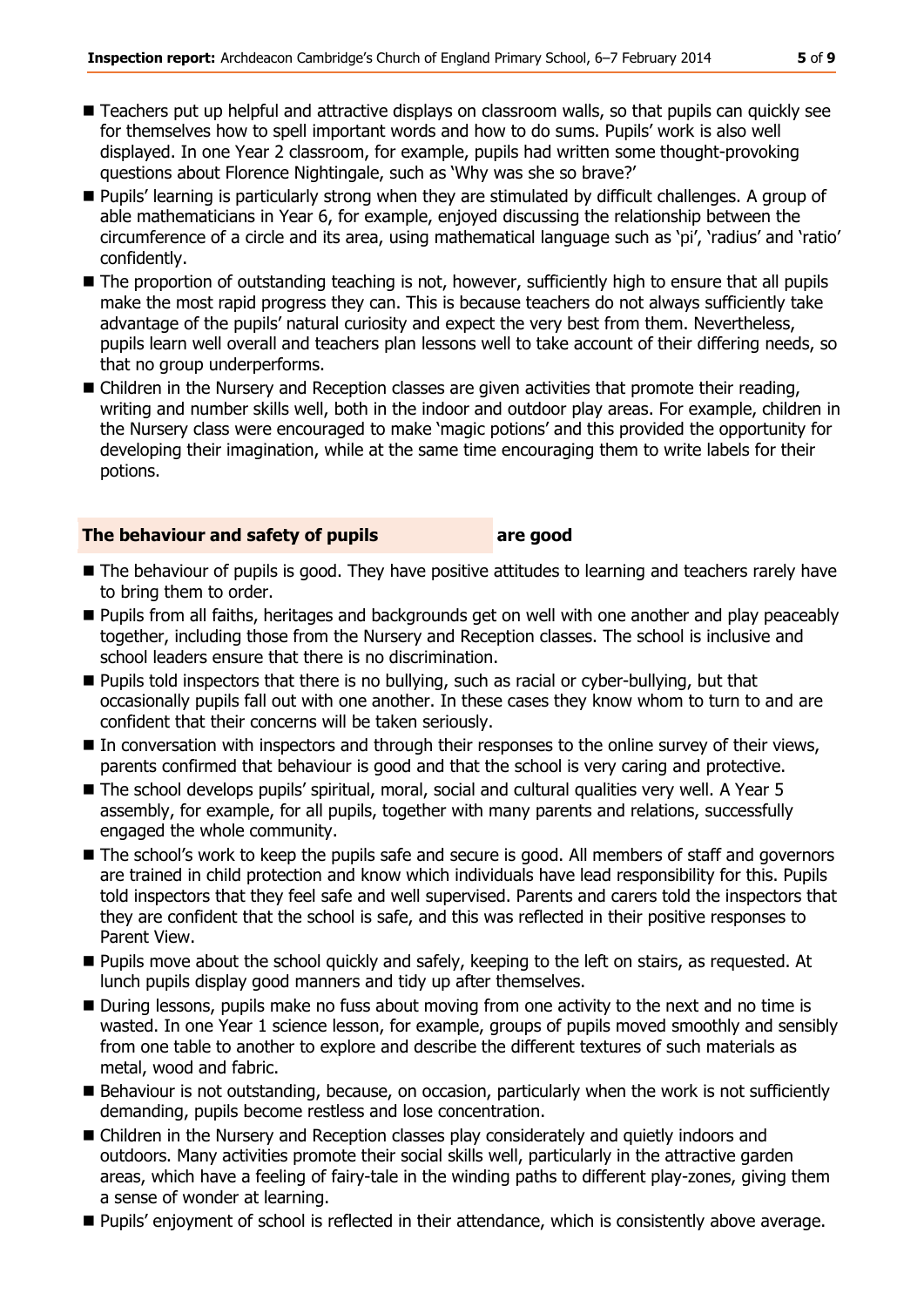#### **The leadership and management are good**

- **Leaders make sure that the school looks after its pupils well. As a result, they feel secure, behave** well and are ready to learn.
- **Leaders have fully met the recommendation from the previous inspection. All pupils have clear** targets in their books, and these are used effectively to enable them to know how to improve their work. The older pupils know which attainment level they are currently on and what they need to do to reach a higher level.
- Senior and middle leaders check pupils' progress accurately to make sure that all make good progress and receive the right support for their needs.
- **E** Leaders know their school well and are accurate in pinpointing its strengths and what remains to be done. Their plans for the future are clear and cover the right priorities.
- The headteacher and her team of senior and other leaders are effective in making sure that the quality of teaching is consistently good. Their lesson observations generally focus closely on how well the pupils are learning. Any development points are followed up to ensure that the teachers continue to deliver good-quality teaching.
- **E** Leaders' approach to managing staff performance is supportive while being professional. However, although leaders are thorough, they have not yet secured enough outstanding teaching by ensuring that teachers' expectations are always high enough.
- The local authority is active in helping the school with its analysis of figures on pupils' achievement and provides suitable support for a good school.
- The school enjoys the support of the great majority of parents and carers who spoke to inspectors or who responded to Parent View, and over nine out of ten parents would recommend the school to others.
- However, a small minority, including a parent who wrote to inspectors, would like to receive more information from the school about their child's progress. Inspectors explored these concerns with the school and concluded that the school could do more to communicate with parents how well their children are doing.
- The curriculum has a good focus on the basic skills of reading, writing and mathematics, and this prepares pupils well for the next stage of schooling. Outside the classroom, pupils have many chances to learn new skills, and pupils told inspectors that they particularly enjoy activities to improve the school environment, such as planting and growing vegetables. The additional sports funding is used primarily to train all the teachers, so that they have confidence in introducing pupils to new sports. In this way improvements are designed to last.

#### ■ The governance of the school:

- Governors know the school very well. They take an active interest, attending assemblies, helping out at school events and taking part in staff training days. They regularly visit the school and report their findings to other governors.
- Governors have a clear understanding of how well the pupils achieve in relation to those in other schools. They are familiar both with published figures on the school's performance and, through the headteacher's detailed reports, with the school's own figures on pupils' achievement.
- Governors are keenly aware of how well pupils eligible for the pupil premium achieve in relation to the others in the school. They ensure that the funding is used effectively to begin to close the gap in performance.
- Governors are ready to ask searching questions and to hold the school to account, particularly when it comes to managing the budget to benefit the pupils. For example, they have a good awareness of the quality of teaching and understand the link between teacher's pay and the progress made by pupils.
- Governors are very well trained and knowledgeable about safeguarding issues and safe recruitment. They effectively carry out their statutory obligation to keep the pupils safe. They make sure that all groups of pupils do well.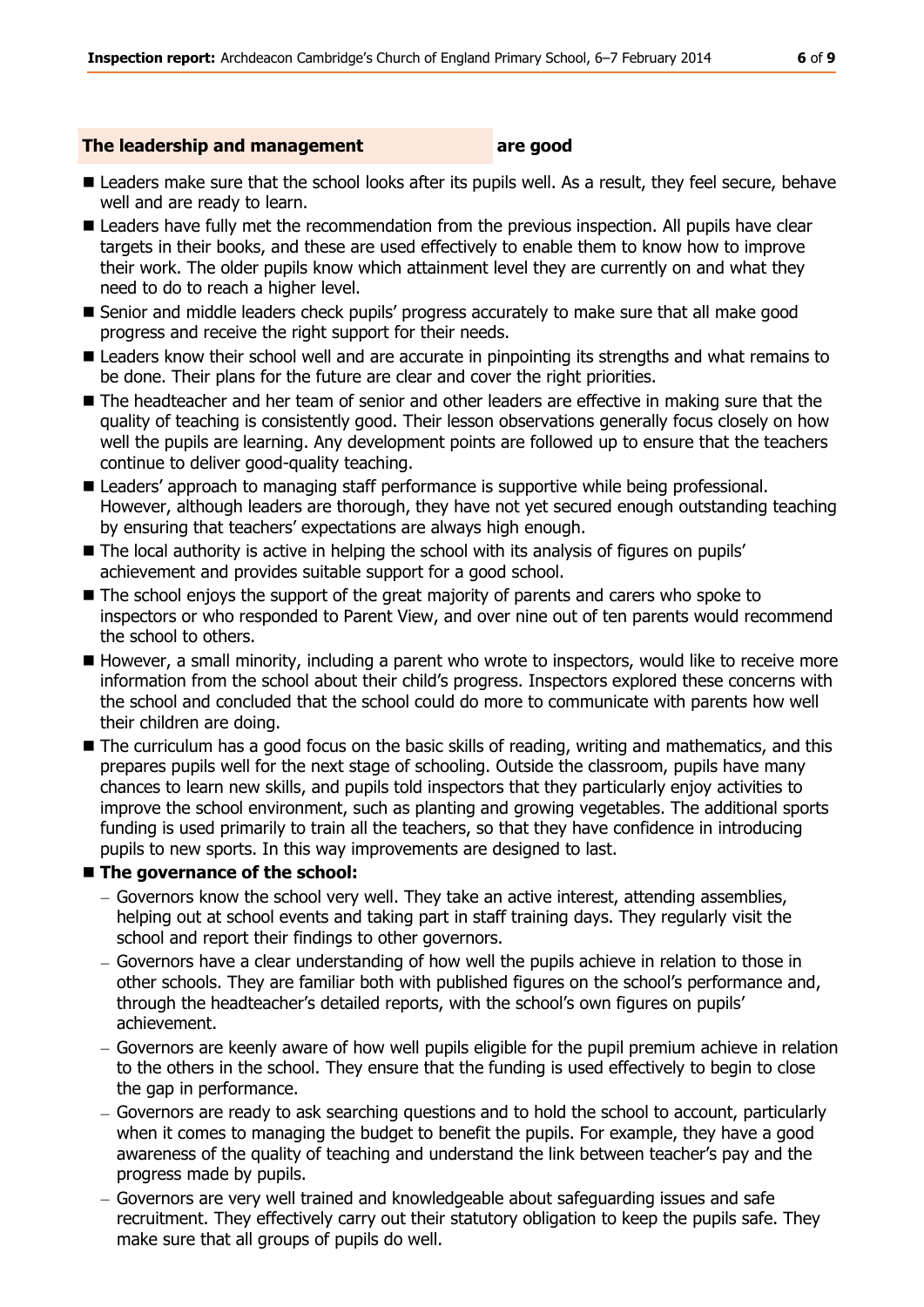# **What inspection judgements mean**

| <b>School</b> |                                |                                                                                                                                                                                                                                                                                                                                                                         |
|---------------|--------------------------------|-------------------------------------------------------------------------------------------------------------------------------------------------------------------------------------------------------------------------------------------------------------------------------------------------------------------------------------------------------------------------|
| Grade         | <b>Judgement</b>               | <b>Description</b>                                                                                                                                                                                                                                                                                                                                                      |
| Grade 1       | Outstanding                    | An outstanding school is highly effective in delivering outcomes<br>that provide exceptionally well for all its pupils' needs. This ensures<br>that pupils are very well equipped for the next stage of their<br>education, training or employment.                                                                                                                     |
| Grade 2       | Good                           | A good school is effective in delivering outcomes that provide well<br>for all its pupils' needs. Pupils are well prepared for the next stage<br>of their education, training or employment.                                                                                                                                                                            |
| Grade 3       | <b>Requires</b><br>improvement | A school that requires improvement is not yet a good school, but it<br>is not inadequate. This school will receive a full inspection within<br>24 months from the date of this inspection.                                                                                                                                                                              |
| Grade 4       | Inadequate                     | A school that has serious weaknesses is inadequate overall and<br>requires significant improvement but leadership and management<br>are judged to be Grade 3 or better. This school will receive regular<br>monitoring by Ofsted inspectors.                                                                                                                            |
|               |                                | A school that requires special measures is one where the school is<br>failing to give its pupils an acceptable standard of education and<br>the school's leaders, managers or governors have not<br>demonstrated that they have the capacity to secure the necessary<br>improvement in the school. This school will receive regular<br>monitoring by Ofsted inspectors. |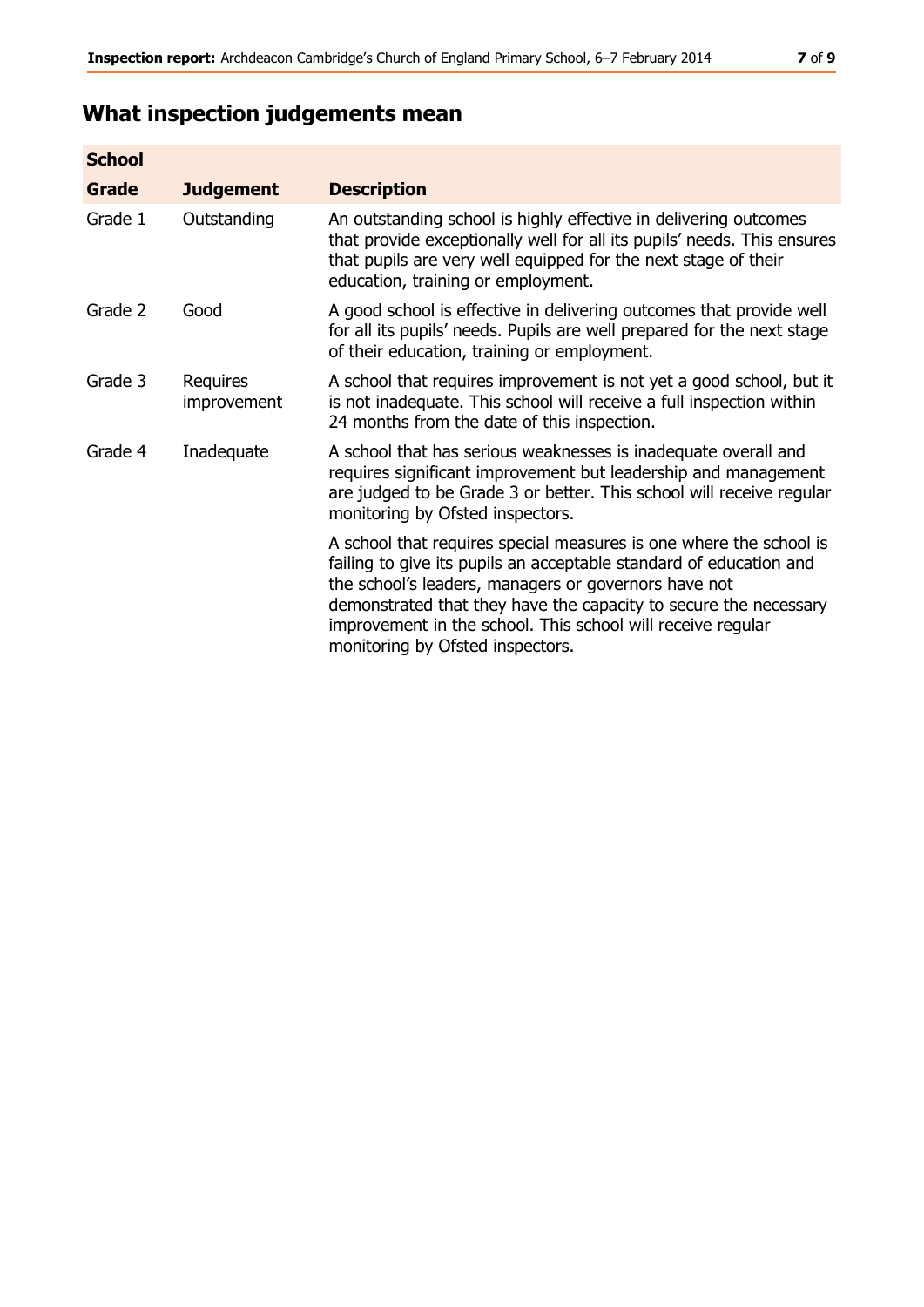# **School details**

| Unique reference number  | 102920               |
|--------------------------|----------------------|
| <b>Local authority</b>   | Richmond upon Thames |
| <b>Inspection number</b> | 431305               |

This inspection of the school was carried out under section 5 of the Education Act 2005.

| <b>Type of school</b>               | Primary                                   |
|-------------------------------------|-------------------------------------------|
| <b>School category</b>              | Voluntary aided                           |
| Age range of pupils                 | $3 - 11$                                  |
| <b>Gender of pupils</b>             | Mixed                                     |
| Number of pupils on the school roll | 492                                       |
| <b>Appropriate authority</b>        | The governing body                        |
| <b>Chair</b>                        | David King                                |
| <b>Headteacher</b>                  | Janet Foster                              |
| Date of previous school inspection  | 28 January 2009                           |
| <b>Telephone number</b>             | 020 8894 4777                             |
| <b>Fax number</b>                   | 020 8893 4762                             |
| <b>Email address</b>                | info@archdeaconcambridges.richmond.sch.uk |